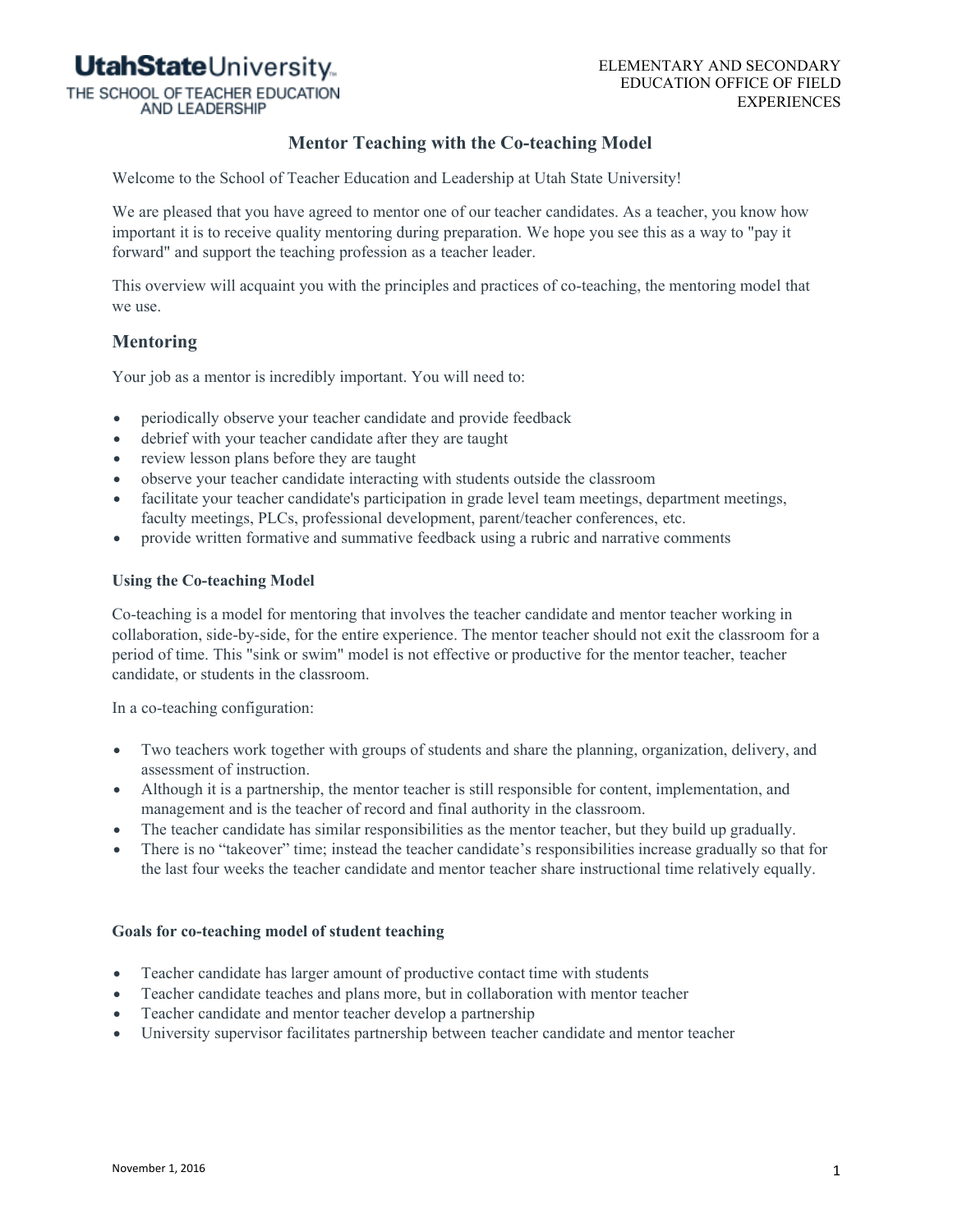# **UtahState**University.

THE SCHOOL OF TEACHER EDUCATION **AND LEADERSHIP** 

| How TO co-teach                           | How <b>NOT</b> to co-teach                  |
|-------------------------------------------|---------------------------------------------|
| Teacher candidate and mentor teacher plan | Mentor teacher gets extra prep time out of  |
| $\bullet$                                 | $\bullet$                                   |
| collaboratively                           | the classroom                               |
| Mentor teacher gradually increases        | Mentor teacher leaves the classroom         |
| $\bullet$                                 | $\bullet$                                   |
| responsibility for teacher candidate, but | Teacher candidate writes lesson plans alone |
| teacher candidate does not "take over"    | $\bullet$                                   |
| Teacher candidate participates in         | Student "takes over" for 2 weeks            |
| $\bullet$                                 | $\bullet$                                   |
| department or grade level team planning   | Student "sinks or swims"                    |
| Supervisor is a facilitator               | $\bullet$                                   |
| Mentor teacher addresses problems/issues  | Supervisor is THE authority figure who      |
| $\bullet$                                 | $\bullet$                                   |
| first; supervisor intervenes if needed    | swoops in to address problems               |

### **Co-teaching Strategies**

The following is not a sequential or hierarchical list of co-teaching strategies. At the beginning of student teaching experience, some strategies will be more appropriate than others. Once both coteachers are comfortable working with each other, the co-teachers are encouraged to vary the strategies and roles, as appropriate.

### One Teach, One Observe

Teacher candidate participates in planning and then during instruction is on his/her feet, visibly present to students, and actively observing both the mentor teacher and the student behavior in the environment.

### One Teach, One Assist

One teacher takes the lead in the delivery of instruction, while the other teacher circulates, monitors, and assists where needed.

### Station Teaching

Both teachers prepare and teach different parts of the instruction in separate locations in the room; both teachers are primary instructors at their station.

### Parallel teaching

Class is divided into two groups; each teacher presents the same curriculum using different strategies or different levels of difficulty.

### Supplemental teaching

One teacher works with a small group to re-teach, pre-teach, or enrich while the other teacher instructs the rest of the class.

### Team teaching

Both teachers participate in the delivery of instruction equally; no clearly defined lead teacher in the lesson. Requires lots of trust and compatible delivery styles.